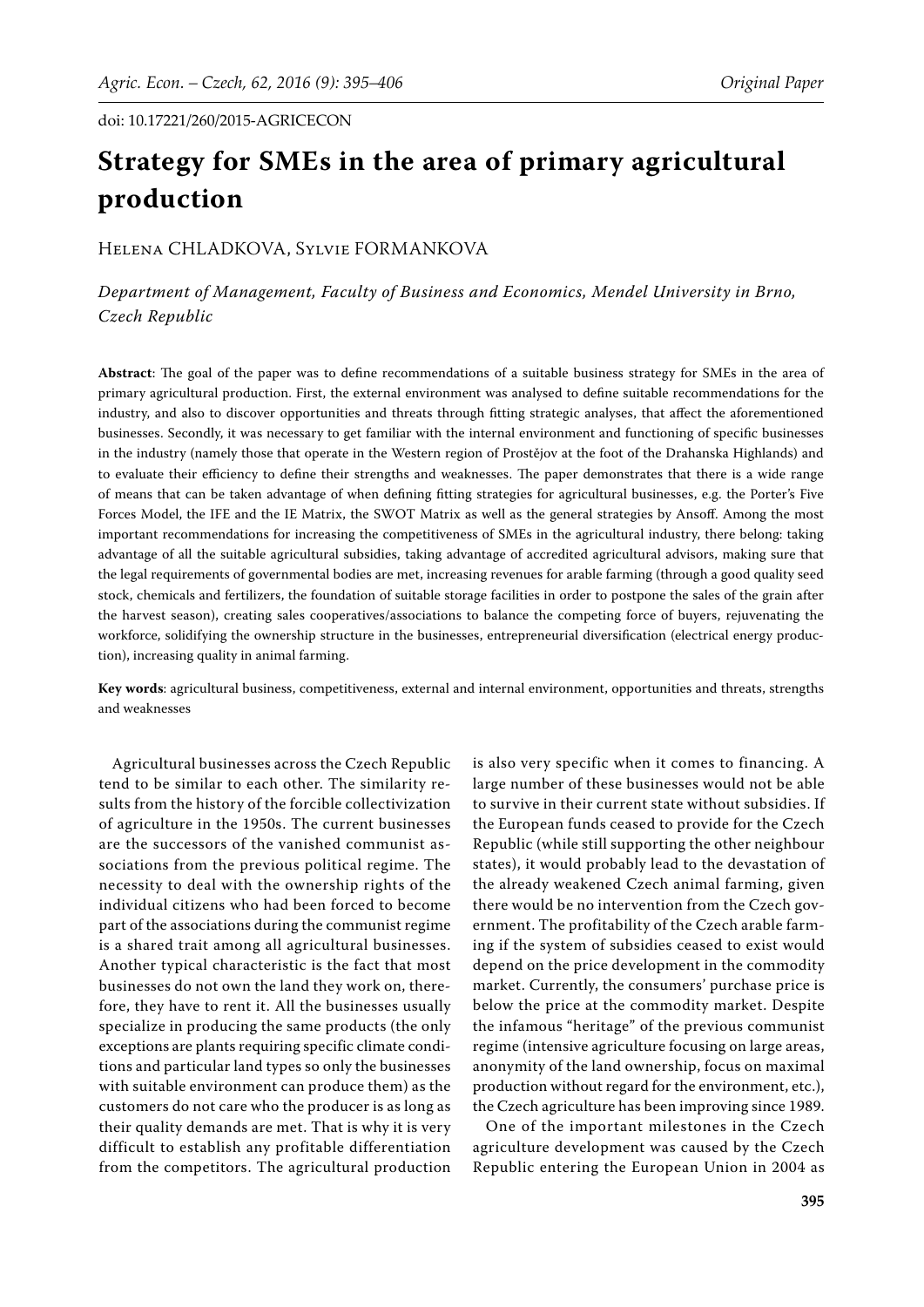the Czechs became a part of the shared agricultural policies, tools and goals. Typically for this period, there is an increased demand for greater environment protection including welfare of the farmed animals (that are also part of various European subsidies).

The current Czech agriculture is not focused solely on the quantity of the produced goods but mainly on their quality, harmlessness and the environment protection/sustainability.

Agriculture is a very specific field as it depends on land and is heavily influenced by the environmental conditions. Land is the most significant, basic and irreplaceable production factor (IAEI 2013). Various climatic and land conditions in the Czech Republic led to establishing 5 main production areas that differ by e.g. the average year temperature, the type of land, the slope of terrain, and the natural predisposition for growing the particular crops. The areas are knows as the maze area (1%), sugar beet area (24%), grain area (40%), potato area (19%) and fodder plants area (16%) (Němec 2001).

There is about 3.5 million hectares of agricultural land (out of which 2.5 million hectares is the arable land) in the Czech Republic. There was about 22 900 agricultural businesses putting this land to work in 2010 (their number rose to 26 200 in 2013). Important entrepreneur entities are the business companies (about 3000) that work with 2.47 million hectares of land (CSO 2015).

As there is a great number of businesses in the agricultural field, it is impossible for one of them (or for a smaller number of them) to have any say in the purchase price of the commodities. The biggest player in the industry is, however, the Agrofert Holding, a.s., which controls agricultural businesses that work on 100 000 hectares of land (which is about 2.8% from the total Czech agricultural land). According to the Czech Statistical Office, most corporate bodies doing business in agriculture rent the land they work on. From the overall 2.47 million hectares of land, 2.15 million hectares are rented from the land owners (data from 2010). The current profit earned by these businesses is mostly used to stabilize their own business. The current threats and also opportunities are as follows: cooperative shares, business shares in the limited liability companies, shares in joint-stock companies that buy those companies in the industry that are strong and stable, this way a company can also earn its say in a competitor's company. The safest way to increase one's market share is to buy another company in the industry or to

conduct an acquisition with either strange or partly owned company.

There are significant obstacles and barriers to enter the industry, mainly because it is necessary to own or rent land (high capital investment). The threats for the current businesses in the industry are young agricultural entrepreneurs and new ranches focusing on tourism (as they are subsidized by the EU to purchase land, to do investments into the arable and animal farming, as well as into agricultural machinery). The new and young agricultural businessmen are supported within the program "Young Agrarians" where they can reach subsidies up to EUR 40 000.

The purchasing power of the buyers is very significant in the industry, e.g. they condition the future purchase of goods by dictating the kind of grain and quality they require.

Some questions of the selected agricultural sections were investigated by Czech authors e.g. Duda and Tlačbabová (2012), their paper describes production barriers for organic milk. Kučerová (2005) analyses the development of the basic characteristics of the dairy industry in the Czech Republic. Prokeš and Tomšík (2012) in their paper describe the main reasons for the formation of new regional winery association based on different wine origins within the wine region of Moravia (in the Southeast part of the Czech Republic). This research aim is to examine whether the development of more strategic alliances is possible (and beneficial) when taking into account the location factor. Gurská's paper (2011) focuses on the organization Czech Wine Growers Association and defines the strengths, weaknesses, opportunities and threats from its environment. A set of recommendations has been identified, including publishing a magazine for the general public, advisory services, changing the organizational structure and division of the Union on sub- alliances for each wine region. Syrovatkova et al. (2015) in their research results show a high theoretical potential of the Czech agricultural sector to supply farmers' markets because there are relatively many small farmers producing products sellable on farmers' markets. In the Czech context, where the tradition of running independent businesses was interrupted by the country's communist past, the lack of experience with private entrepreneurship and marketing among farmers seems to be the main obstacle to a broader involvement of farmers in the farmers' markets.

The strategies and external relationships of small and medium-sized enterprises in the US were in-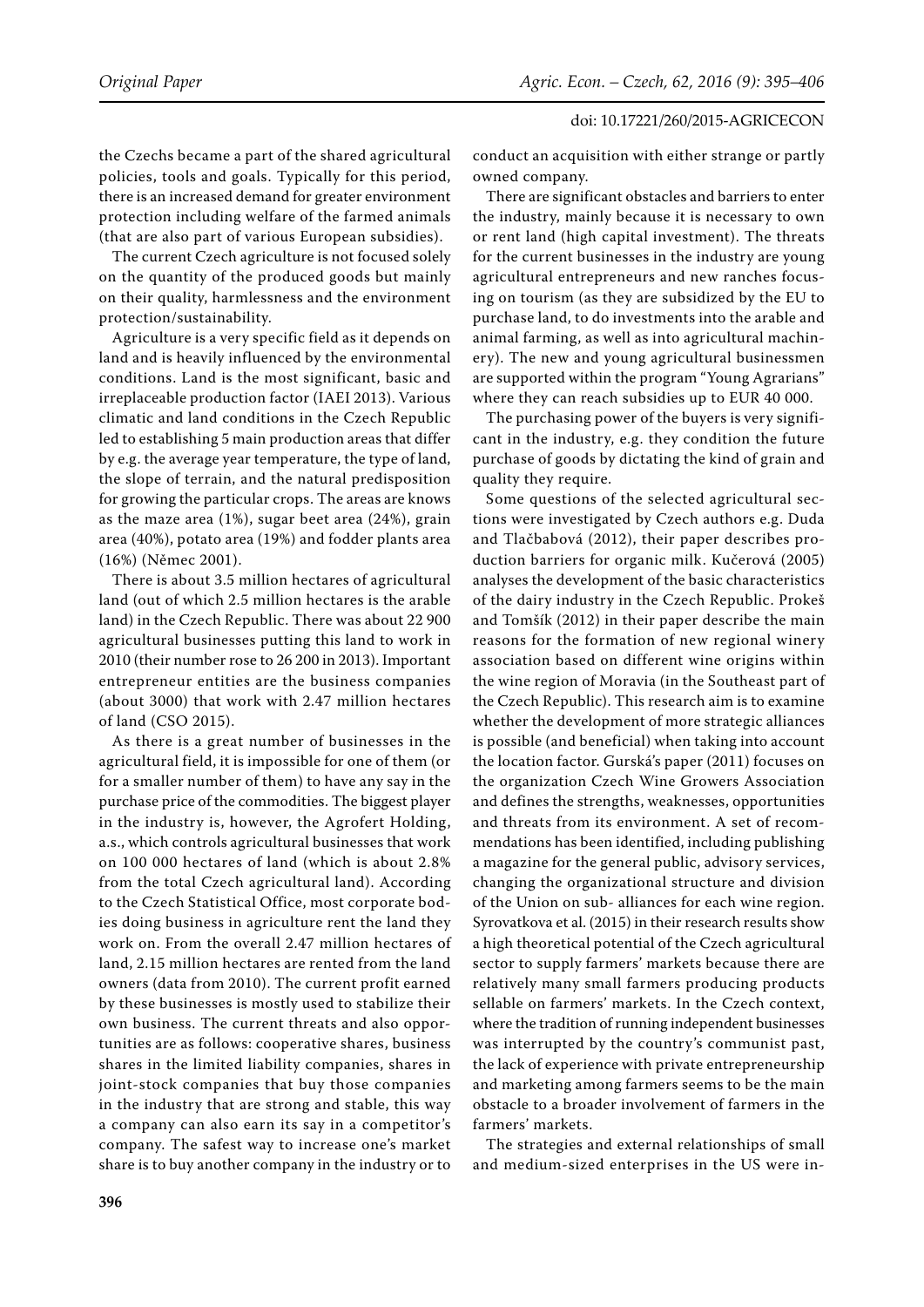tensively studied by Bagchi-Sen and Scully (2007). Their paper examines the characteristics of small and medium-sized enterprises (SMEs) involved in the agricultural biotechnology (agro-bio) sector. Its specific objectives are as follows: to understand the firm-specific strategies aiming at staying competitive in an uncertain business environment, and to examine the impact of government policies and farmers on the strategies. Crescimanno et al. (2013) deal with the strategy for small fruits production companies in Sicily. The need of new management strategies to guide the future development of animal husbandry was looked into by Chong et al. (2015). Suitable strategies for the sector of viticulture and enology were engaged by Baldari et al. (2013). Kim et al. (2013) said in their article that the larger the scale of agricultural companies was, the more important were the innovation capability and the economy of scale. In the case of small scale companies, the capability for small quantity batch production was important. Thus, agricultural companies need to differentiate the management strategy by scale, and to develop the management capability according to such company strategy. Strategies suitable for farms were also dealt with by Campos-Climent et al. (2012). The theme of their article was about agricultural cooperatives having been able to become a strong and consolidated organizational form despite the new challenges of globalization and trade liberalization requiring changes in the strategic approach. The performed Delphi analysis revealed that the Mediterranean agriculture suffers from a severe crisis for which the solutions are hard to find, although the existence of the agricultural cooperatives and certain specific forms of performance and financing can partly improve the described situation. The authors also used the SWOT analysis. Arcas et al. (2011) studied interesting challenges the agricultural companies face and tried to empirically verify the relationship between the size of the agricultural cooperatives and their performance. The paper of Ungureanu (2011) deals with one of the most important challenges of Romanian agriculture. His study is absolutely vital for comprehending the individual performance of different types of companies, namely its risk assessment is greatly contributory. As agricultural companies encounter a number of risks in their business, it is very important to control the risks for their stable management. So Kim (2011) examined the agricultural business risks and proposed the risk management strategies for the agricultural companies.

The goal of this paper was to set recommendations for SMEs operating in the area of primary production that would help to define a fitting business strategy. First, it was necessary to analyse the external environment and (through suitable strategic analyses) to reveal opportunities and threats that influence business in the industry. In order to disclose strengths and weaknesses, a set of agricultural businesses from the area of Prostějov (at the foot of the Drahanska Highlands) was examined and their production efficiency evaluated. The analysed businesses partly belonged to the area of "grain land" (that is suitable for growing: grains, non-food industrial crops, rape plant and potatoes) and partly to the area of "potato land" (that is suitable for growing: crop plants, potatoes for starch production, potatoes for food purposes, rape plant, flax plant, feeding grains).

Creating business strategy can be viewed as one of the most significant processes in the business management irrespective of the company size and focus of business. The goal of a good strategy and its implementation is to make sure the company in question prospers and thrives in the ever demanding competitive environment while allocating its resources effectively. A good and well-applied strategy demonstrates itself by the company reaching profit (short-term) and increasing its value (long-term). If there is no clearly defined business strategy, the company behaves intuitively and tends to react to the upcoming changes inconsistently and with a delay. That has a negative impact on the company performance and can even lead to the company downfall.

# **MATERIAL AND METHODS**

The present strategic management results from the classical theories that were applied by the current managers and were generalized based upon the confrontation of the theory and successful businesses in the present world. One of the most important representatives is M. Porte, who studied competitiveness and created analytical models for the external and internal environment (Porter 1998, 2004). Drucker, on the other hand, focused on innovation and its use and also on the distinctive and aggressive strategy (Drucker 2009). Other representatives are Chan. Kim and Mauborne, the authors of the red versus blue ocean strategy (Kim and Mauborne 2009) or e.g. Hammel, who maintains that the strategy evolves based upon the abilities of a particular company and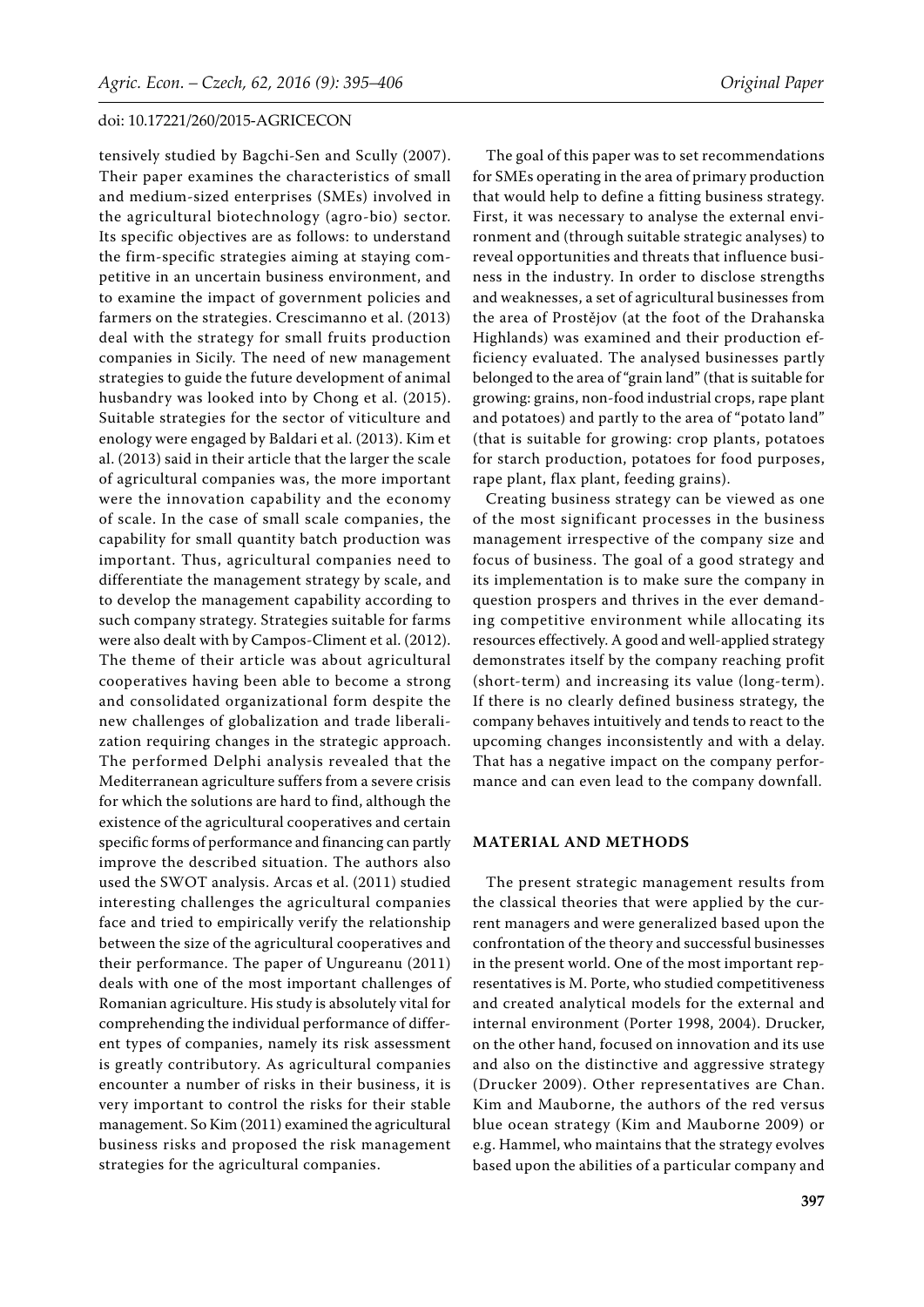speaks of so-called "Core competences" – being able to exploit business opportunities and also to create the added value for customers that is hard to imitate by the competition (Hammel and Prahaland 1990).

To create strategic alternatives is quite a demanding process which starts by analysing the environment but mainly relies on intuitive predictions of the future developments. There is a wide range of tools in order to facilitate this process. They help to recommend a certain type of general strategies that are necessary to be worked out into a specific plan suitable for the given situation. The tools used in this paper were as follows: SWOT analysis, EFE and IFE matrix, IE matrix and competitive analysis.

The SWOT analysis is a universal analytical technique focusing on the evaluation of internal and external factors affecting the success of a given organization or any other evaluated system. Most often, the SWOT analysis is used in the strategic management of an organization in the evaluation of a strategic intention. The author of the SWOT analysis is Humphrey who designed it in the sixties of the 20th century. The internal and external factors within the SWOT analysis are evaluated. The internal factors include strengths and weaknesses of the organization/ system. The external factors include opportunities and threats which are related to the surroundings of the organization/system. The SWOT is an acronym formed by the first letters of the individual factors (Koontz and Weihrich 1993).

The EFE Matrix is an analytical technique related to the SWOT analysis. The EFE is an acronym of the External Factor Evaluation. The EFE Matrix evaluates the external position of the organization or its strategic intent.

The *evaluation process:* The first is to process the table of external factors (such as key 5O and 5T of the SWOT).

Weight is assigned to each factor in the range from 0.00 to 1.00 according to the importance of the strengths or weaknesses. The sum of weights must be equal to 1.00.

Then, *rate factors* as follows*:* 4 points – major O, 3 points – minor O, 2 points – minor T, 1 point – major T.

Multiply the weight and rating for each factor. The result is a weighted ratio. The sum of the weighted ratios of the individual factors results in the overall weighted ratio.

Overall evaluation – the resulting weighted ratio evaluates the internal position of the organization

or strategic intent. The best possible score is 4, the worst is 1. The average values are around 2.5.

The strategy of the organization or mutual evaluation and comparison of different strategic intentions can be evaluated by the EFE Matrix. The intention with the best result of the overall weighted average should be chosen. The EFE Matrix results should be combined with the results of the IFE matrix.

The IFE Matrix is an analytical technique related to the SWOT analysis. The IFE is an acronym of the Internal Factor Evaluation. The IFE Matrix evaluates the internal position of the organization or its strategic intent.

The *evaluation process* is as follows: The first step is to process the table of internal factors (such as key 5S and 5W of SWOT)

Then, assign to each factor a weight in the range from 0.00 to 1.00 according to the importance of the strengths or weaknesses – the sum of weights must be equal to 1.00

*Rate the factors* as follows: 4 points – major S, 3 points – minor S, 2 points – minor W, 1 point – major W.

Multiply the weight and rating for each factor – the result is a weighted ratio. The sum of the weighted ratios of individual factors is the overall weighted ratio. The overall evaluation – the resulting weighted ratio evaluates the internal position of the organization or strategic intent. The best possible score is 4, the worst is 1. The average values are around 2.5.

The IFE Matrix in practice: The strategy of the organization or the mutual evaluation and comparison of different strategic intentions can be evaluated by the IFE Matrix. The intention with the best result of the overall weighted average should be chosen. The IFE Matrix results should be combined with the results of the EFE matrix. The EFE and IFE matrix enable to specify the influence of the individual factors identified within the particular analyses with regard to their importance and how the analysed organization reacts to them with its strategies (David 1991).

The Internal-External Matrix places organizations into 9-cell chart and is based on two key dimensions: the overall weighted score – the IFE matrix (*x* axis) and the overall weighted score – the EFE matrix, *y* axis. The values of the IFE matrix (*x* axis) 1.00–1.99 mean the worst score, the values 2.00–2.99 mean the average score and the values 3.00–4.00 mean the strong inner score. The values of the EFE matrix (*y* axis) mean the low score for 1.00–1.99, the average score for 2.00–2.99 and the high score for 3.00–4.00.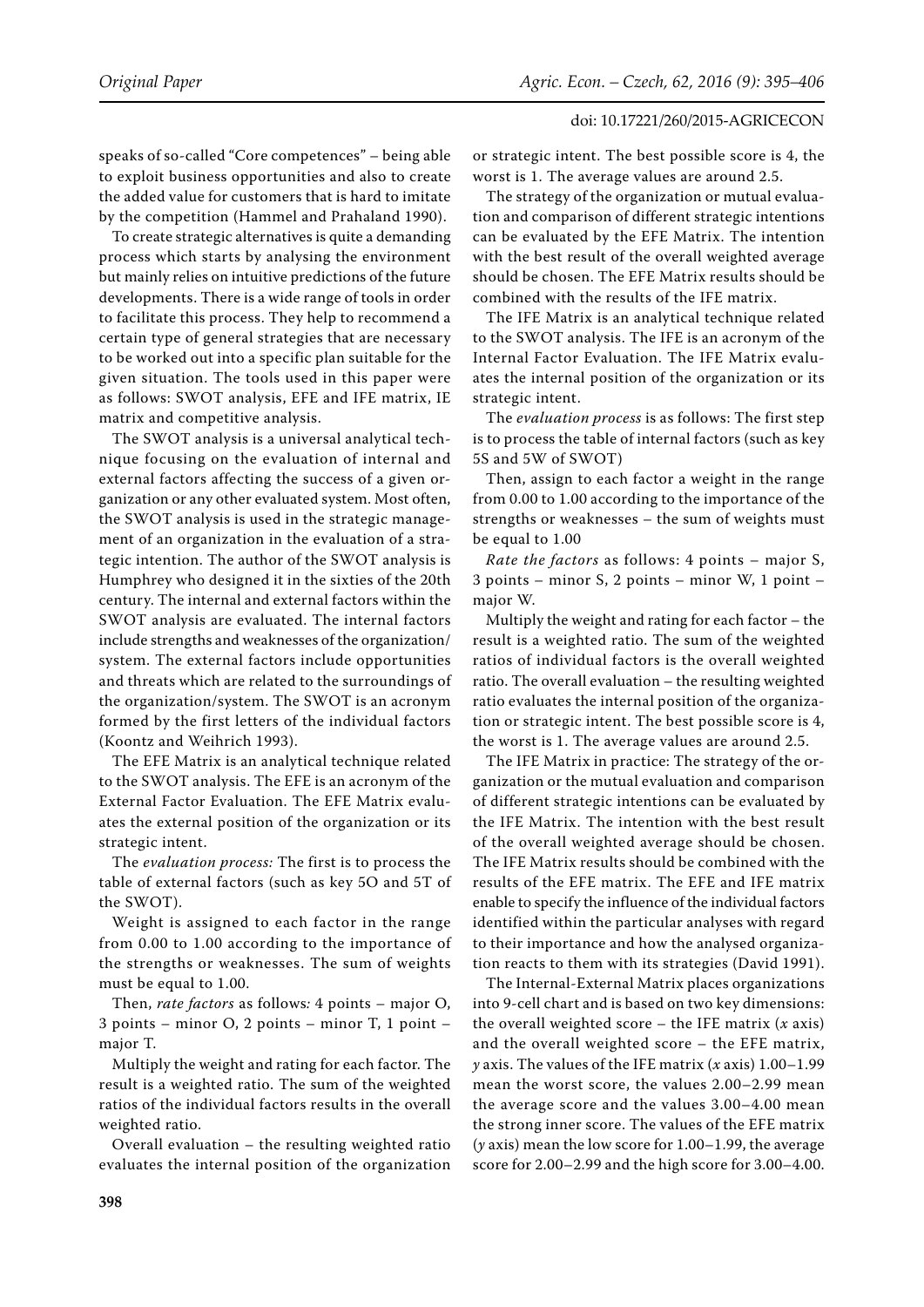The matrix can be divided into three main areas:

- A. Growth and Development (I, II, IV field) intensive and integration strategy
- B. Maintaining and Strengthening (III, V, VII field) market penetration and new products development
- C. Harvest or Sale (VI, VIII, IX field) (David 1991).

The competitive analysis is taken advantage of when evaluating the position of a company with regard to its competitors. The key factors are used as the evaluation criteria.

In accordance with the concept of the CSF, it is fully sufficient to identify and select only those phenomena (factors) that are essential to the success of the organization or a particular project or plan. That way, the amount of the observed phenomena can be reduced to the order of the unit, instead of watching tens, hundreds or thousands of phenomena. An analysis of the critical success factors is used in situations where it is necessary to identify the key factors that may indicate failure, or vice versa. As the individual factors are not of the same importance in many cases, an importance score is given to each factor. The total of the importance scores should add up to 1. The factors are marked on the scale from 1 to 5 and the weighted evaluation is set as the multiple of scores and their importance. The total of the importance evaluations for a particular company functions as an indicator of the overall competitiveness. Comparing the weighted scores for the individual companies shows the competitive position of each company and their rivals (Tichá and Hron 2013).

This paper works with the terms micro, small and medium-sized enterprise as specified in the Article 1, Commission Regulation (EC) No 800/2008. The definition of SME is vital for establishing equal conditions for all entrepreneurial subjects and enabling statistical comparisons within the EU (European Commission 2012).

# *Article 1 – Micro, Small and Medium-Sized Enter-prise*

Micro, Small and Medium-Sized Enterprise (SME) is a businessman or businesswoman who employs less than 250 employees and his or her assets do not exceed 43 mil. EUR (in CZK equivalent) or his or her turnover/revenues do not exceed 50 mil. EUR (in CZK equivalent).

Small-Sized Enterprise is a businessman or businesswoman who employs less than 50 employees and his or her assets or his or her turnover/revenues do not exceed 10 mil. EUR (in CZK equivalent).

Micro-Sized Enterprise is a businessman or businesswoman who employs less than 10 employees and his or her assets or his or her turnover/revenues do not exceed 2 mil. EUR (in CZK equivalent).

The internal environment was evaluated with the use of the internal documents of ZS Bohuslavice, a.s., agricultural company TERRIS Budětsko, a.s. and agricultural business cooperative Ludmírov.

The afore mentioned businesses were analysed in the period of 2007–2011, therefore their economic results were influenced by the 2008 economic crisis. Nonetheless, the same methodical approach and tools can be applied in the years to come as well.

#### **RESULTS**

This paper analysed 3 businesses from the Drahanska Highlands in the vicinity of Konice, the Olomouc region: ZS Bohuslavice, a.s. (a joint-stock company), agricultural company TERRIS Budětsko, a.s. (a jointstock company) and agricultural business cooperative Ludmírov (business cooperative).

*– ZS Bohuslavice, joint-stock company*

Number of employees: 50–99, Revenues: 50 000– 100 000 CZK

Products:

- Animal farming beef cattle, goat and pigs, domestic fowls, farmed animals' welfare, farming & bio-farming,
- Arable farming –wheat, malting barley, rye, oat, maze and 1-year fodder plants

The company manages the land area of 1600 hectares. Most of the land is leased. There is winter rape, malting barley, wheat, food and feed crops harvested green produced by the company. The company is located in an area with less favourable conditions and therefore receiving the LFA payments (NHP provided in the mountain areas and payments in other disadvantaged areas) on permanent grassland.

 The animal production part of the company mostly focuses on producing milk for the market. Previously, the company raised pigs but stopped breeding them in 2010. ZS Bohuslavice reached profit in all of the years 2007–2011 except for 2009, when the company posted a loss of 7.6 million CZK. The company achieved its highest profit in 2011 (8 644 000 CZK). *– Agricultural company Terris Budětsko, joint-stock* 

*company* 

Number of employees: 50–99 employees, Revenues: 50 000–100 000 CZK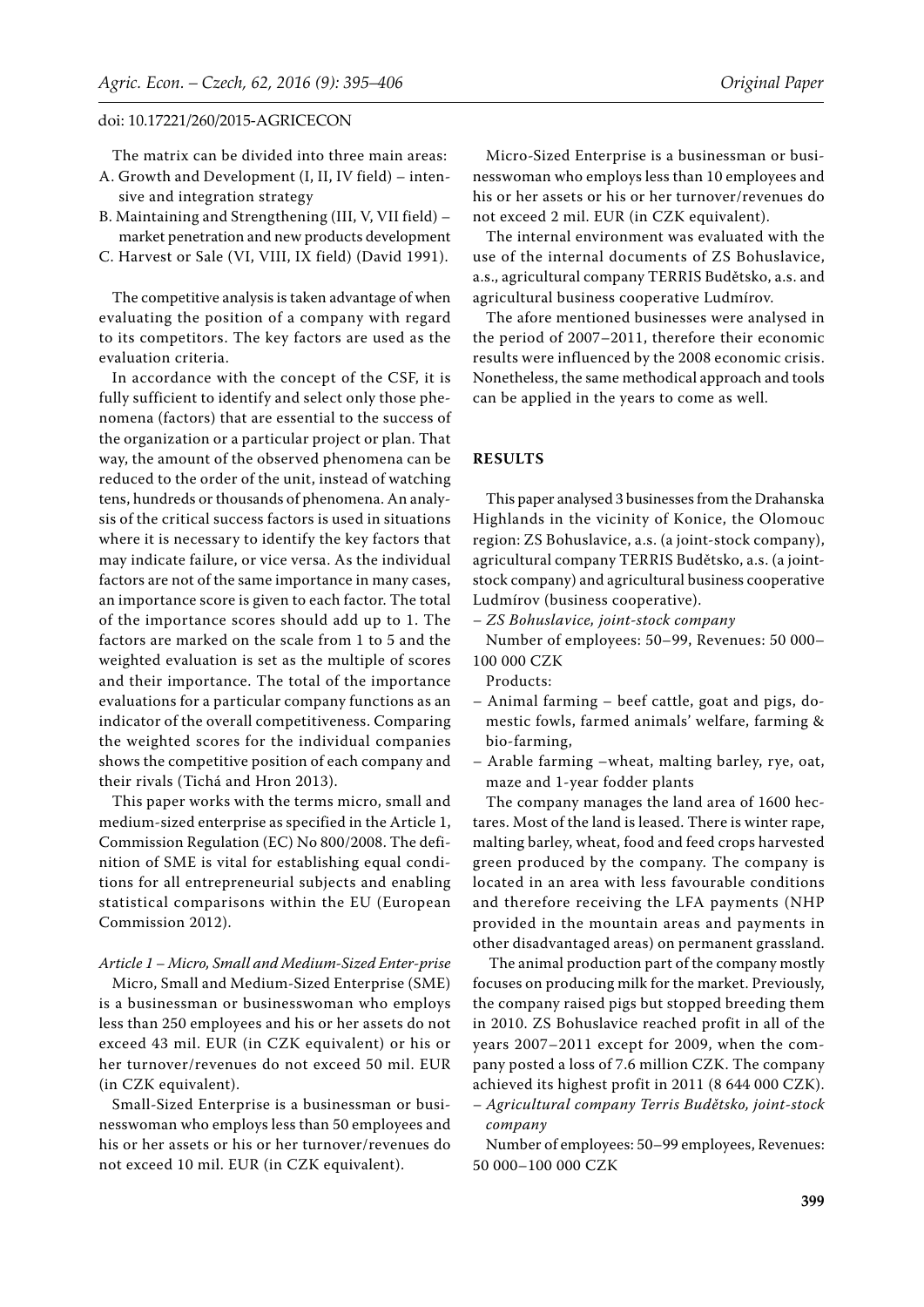The company manages about 1400 hectares of agricultural land. Most of the land is leased on a long-term. The company operates in the traditional agricultural production, including breeding pigs, raising cattle and milk production. There is the production of bread wheat, malting barley, rape plant, poppy seed and fodder crops for their own use. The company achieved the highest profit (10.5 million CZK) in 2011. The company was in loss in 2009 alone (125 thousand CZK)

*– Agricultural business cooperative Ludmírov.* 

Number of employees: 50–99 employees, Revenues: 50 000–100 00 CZK

The cooperative engages in the economic activity on some 1600 hectares of agricultural land. The company is located in an area with less favourable conditions and therefore is receiving the LFA payments on permanent grassland. There is the production of food wheat, malting barley, winter rape, winter rye and feed crops harvested green. The animal part of production mainly focuses on milk production. Previously, the company focused on raising pigs, but stopped breeding them in 2010 just like ZS Bohuslavice. The year 2008 was marked by the loss of 6.1 million CZK. The company's highest profit was achieved in 2009 (4.2 million CZK).

When comparing all these 3 companies together, it can be stated that the best economic results were achieved by the agricultural company TERRIS Budětsko, a.s. (within the period 2007–2011). The only unprofitable year for this company was the year 2009 with the loss of 125 000 CZK. The best year for the company was the year 2011 when the profit of almost 10.5 million CZK was achieved (Figure 1).

Its loss of 125 000 was also the lowest from the 3 competing companies.

Table 1 demonstrates the most important factors of the external environment that influence the agricultural businesses in the Czech Republic. The significance of the factors is expressed by the importance score – weight – that was set based upon consultations with managers from the three aforementioned agricultural businesses as well as the point score – rating – that reflects how the particular company reacts to each factor. The highest weight was attributed to the factor "Customers Requirements" (weight 0.20). As the table demonstrates, all 3 businesses react very well to this factor with their current strategy (point score – rating 4).

The results of all the followed businesses are higher than 2.5 when it comes to their total weighted score. That means that the companies react very well to the factors coming from the external environment. The best reaction to the chosen factors from the external environment were shown by the agricultural company TERRIS Budětsko, a. s., and then by agricultural business cooperative Ludmírov, with the ZS Bohuslavice not far behind.

E.g. the TERRIS Budětsko should pay more attention to the technology development (use more modern technologies and replace the out-dated ones). The Ludmírov should focus more on taking advantage of the EU subsidies. All the agricultural businesses should try their best to attract young people as their potential employees.

Having completed the analyses of the micro- and macro-environment of the followed agricultural businesses, the most significant opportunities and threats



Figure 1. Economic results throughout the years 2007–2011

Source: Calculations of authors based on companies' profit and loss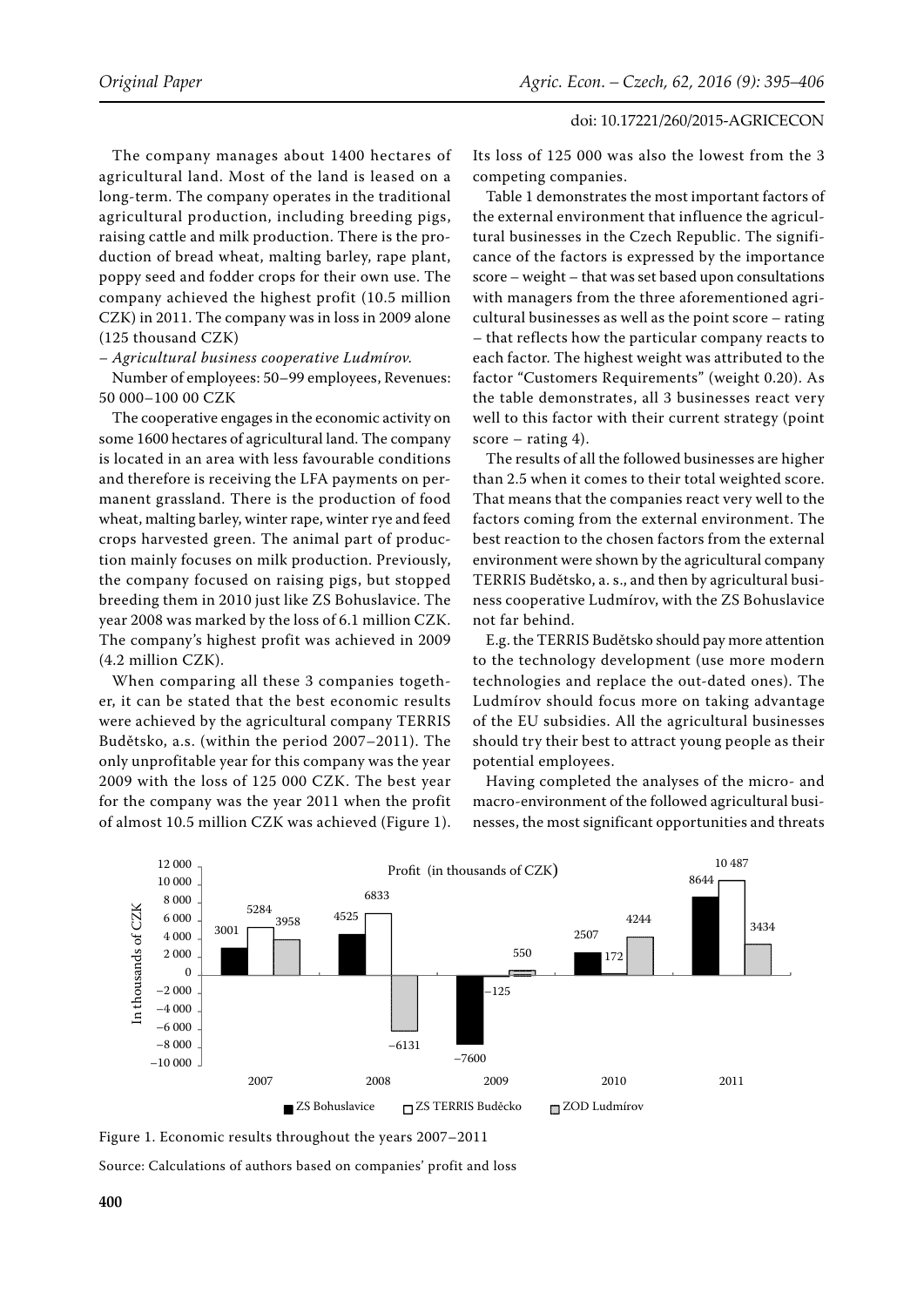#### Table 1. EFE Matrix

| <b>External Factors</b>          | W    | ZS Bohuslavice |      | ZS TERRIS Budětsko |      | ZOD Ludmírov |      |
|----------------------------------|------|----------------|------|--------------------|------|--------------|------|
|                                  |      | R              | WS   | R                  | WS   | R            | WS   |
| Subsidies                        | 0.15 | 3              | 0.45 | $\overline{4}$     | 0.60 | 2            | 0.30 |
| The requirements for auditing    | 0.15 | 3              | 0.45 | 4                  | 0.60 | 4            | 0.60 |
| Legislative amendments           | 0.02 | 4              | 0.08 | $\overline{4}$     | 0.08 | 4            | 0.08 |
| Technology development           | 0.03 | 3              | 0.09 | $\overline{2}$     | 0.06 | 3            | 0.09 |
| Ecology                          | 0.05 | 3              | 0.15 | 4                  | 0.20 | 3            | 0.15 |
| Input prices                     | 0.05 | 3              | 0.15 | 3                  | 0.15 | 3            | 0.15 |
| Customers' requirements          | 0.20 | 4              | 0.80 | 4                  | 0.80 | 4            | 0.80 |
| <b>Commodity Prices</b>          | 0.10 | 4              | 0.40 | 3                  | 0.30 | 4            | 0.40 |
| Low attractiveness of the sector | 0.08 | 2              | 0.16 | $\mathfrak{D}$     | 0.16 | 2            | 0.16 |
| Influence of stakeholders        | 0.05 | 2              | 0.10 | 4                  | 0.20 | 2            | 0.10 |
| Soil-Production factor           | 0.05 | 2              | 0.10 | 3                  | 0.15 | 3            | 0.15 |
| New entrants to the sector       | 0.07 | 3              | 0.21 | 3                  | 0.21 | 3            | 0.21 |
| Total weighted score             | 1.00 |                | 3.14 |                    | 3.51 |              | 3.19 |

W=Weight, R= Rating, WS= Weighted Score

Source: Calculations of authors based on Bílý (2013)

were identified. Also, the responsive reaction to these factors through the companies' strategies was set. All the followed businesses reached the overall weighted score exceeding the average value. Among the most significant opportunities, there belonged:

- putting the fodder plants (grown for the purposes of the biogas stations) into the "greening arrangement plan" (Greening consists of three basic parts: plant diversification, keeping the acreage of grassland and areas that fall into the ecological focus of the EFA)
- increasing the purchase price of the arable farming products,
- increasing the food consumption,
- new technology development,
- subsidies for the modernization and business diversification,
- subsidies for the renewable sources of energy.

Among the most significant threats belonged:

- "ceiling" to direct payments from the EU,
- "greening arrangement plan",
- low purchase price of milk,
- purchasing power of buyers,
- conditions for the arable and animal farming becoming increasingly strict,
- soil erosion and climatic changes and influence.

Table 2 shows the factors from the IFE matrix. The responsive reaction (through a particular business strategy) to the factors from the internal environment of the aforementioned businesses is evaluated. A capable management and a product portfolio can be considered as the most significant ones (their total weighted score was the highest).

All three agricultural businesses exceeded the value of 2.5 (the overall weighted average score) in their total weighted score. The best result was achieved by the TERRIS Budětsko. For all the three businesses, there was a poor result recorded for the marketing activities area.

While analysing the internal environment, the visions and vocation of the three agricultural companies have been identified. Those are in line with the main production of the companies. Also, the success factors were determined as well as the most successful products within the companies' product portfolios. Success factors of these companies are as follows: a big enough land acreage, the quality of arable and animal farming products, increasing percentage of land the companies own (and not lease) and good relations in the producer-buyer chain. The most successful agricultural products are the following agricultural commodities (mainly from the area of arable farming): rape plant, wheat for human consumption, rye, barley and poppy seed (included in the production again after several years). There are also important products from the area of animal farming production. However, these are the products that play an important role in the companies' revenues but not so much in their profit. The followed agricultural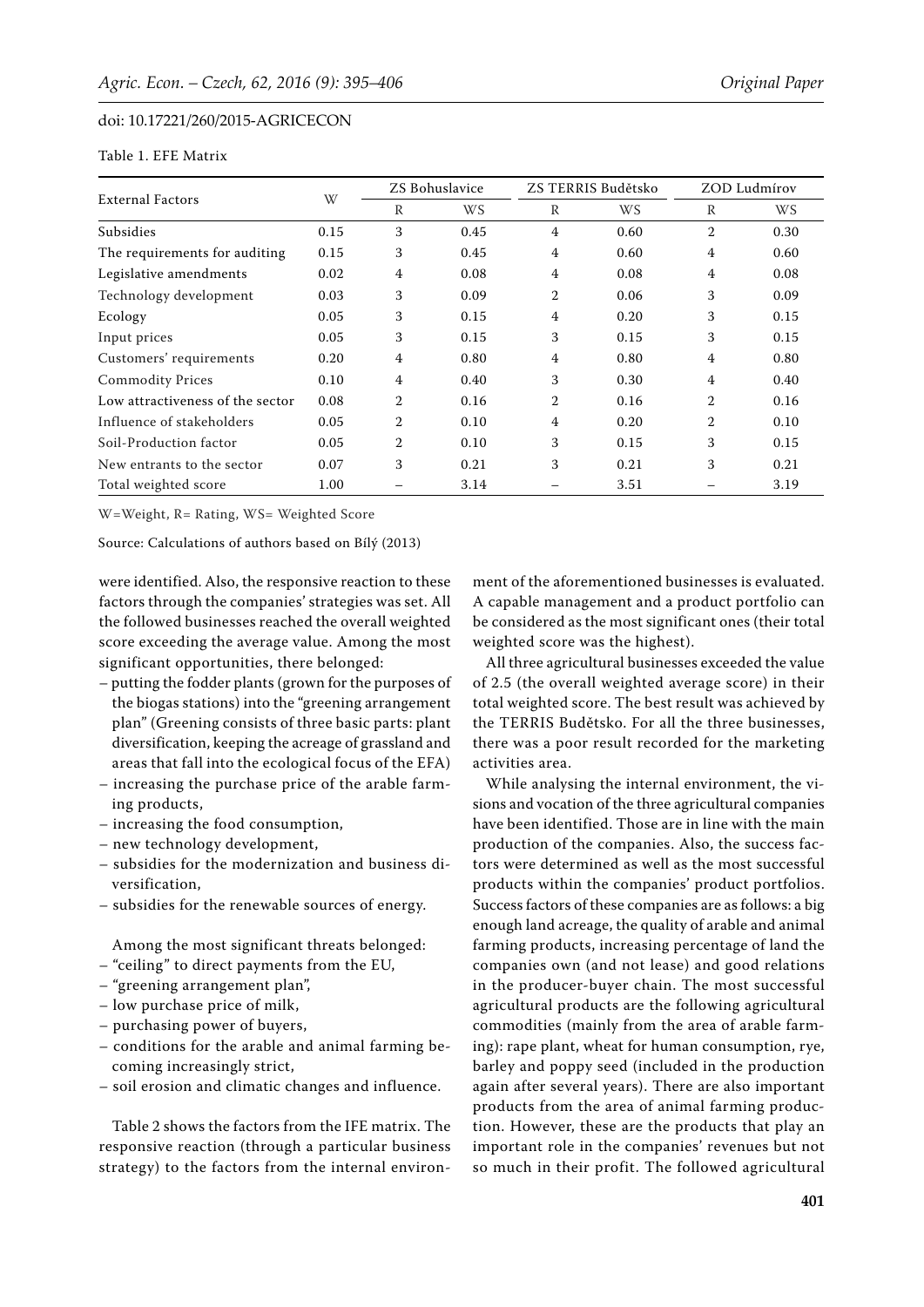| Internal Factors                | W    | ZS Bohuslavice |      | ZS TERRIS Budětsko |      | ZOD Ludmírov   |      |
|---------------------------------|------|----------------|------|--------------------|------|----------------|------|
|                                 |      | R              | WS   | R                  | WS   | R              | WS   |
| Quality of crop production      | 0.10 | 3              | 0.30 | 3                  | 0.30 | 2              | 0.20 |
| Quality of livestock production | 0.10 | 3              | 0.30 | $\overline{2}$     | 0.20 | 3              | 0.30 |
| Skills of managers              | 0.15 | 3              | 0.45 | 4                  | 0.60 | 3              | 0.45 |
| Qualification of employees      | 0.02 | 3              | 0.06 | 3                  | 0.06 | 3              | 0.06 |
| Support for owners              | 0.09 | 4              | 0.27 | 4                  | 0.36 | $\overline{4}$ | 0.27 |
| Focus on ecology                | 0.05 | 2              | 0.10 | 3                  | 0.15 | 2              | 0.10 |
| Personnel policy                | 0.08 | $\overline{2}$ | 0.16 | 3                  | 0.24 | 3              | 0.24 |
| Portfolio of products           | 0.11 | $\overline{2}$ | 0.22 | 3                  | 0.33 | 2              | 0.22 |
| Return on equity                | 0.08 | 3              | 0.24 | 3                  | 0.24 | 2              | 0.16 |
| The indebtedness                | 0.08 | $\mathbf{2}$   | 0.16 | $\overline{4}$     | 0.32 | 2              | 0.16 |
| Relationships with customers    | 0.09 | 2              | 0.18 | 3                  | 0.27 | 3              | 0.27 |
| Marketing activities            | 0.05 | 1              | 0.05 | $\perp$            | 0.05 | $\mathbf{1}$   | 0.05 |
| Total weighted score            | 1.00 |                | 2.58 |                    | 3.12 |                | 2.57 |

#### Table 2. IFE matrix

W=Weight, R= Rating, WS= Weighted Score

Source: Calculations of authors based on Bílý (2013)

businesses achieved better than average scores when it came to their reaction to the internal environment factors. Among the identified companies' strengths, there belonged:

- the ability to take advantage of the available subsidies,
- management,
- product quality in the area of arable farming,
- yield in the area of animal farming,
- new technology implementation,
- good purchase-buyer relations and reputation,
- profitability of the companies over the past few years.

The following factors were identified as the weaknesses from the internal environment of the companies:

- delegation and active involvement of employees,
- not taking advantage of the trade department,
- low storage capacity in the area of arable farming,
- land with high degrees of slopping,
- low profitability in the area of animal farming,
- dependence on buyers.

In order to define the success factors, a comparison among the three followed agricultural businesses was made. The specifics of the primary agriculture production were taken into account. All the necessary data for the success factors comparison were taken from the internal documents of the companies and consultations with the companies' management. The

position of each company was evaluated in relation to its main competitors through the competitive analysis. The key factors of success were used as the evaluating areas (Tichá and Hron 2013).

The identified success factors were used in the competitive analysis. As their significance differed, a weighted score was associated with each one of them. Each factor was awarded a score from 1 to 5 where 5 meant the best possible evaluation.

The TERRIS Budětsko achieved the best weighted score within the set key success factors when evaluated through the competitive analysis. The Ludmírov scored as second, tightly followed by the ZS Bohuslavice.

The internal-external matrix (IE Matrix) was used for the summary of the internal and external environment. The IE Matrix sums up the results of the factors evaluation – the external factors evaluation (EFE matrix) and the internal factors evaluation (IFE matrix). The intersection point of the two overall weighted scores for the examined agricultural businesses suggests which strategy area should be taken advantage of by each company. The TERRIS Budětsko falls into the sector I, while the ZS Bohuslavice and Ludmírov fall into the sector II, as their achieved worse results in the IFE matrix. However, all three companies should focus on the strategy area: Growth and Development as shown on Figure 2.

The three agricultural businesses should, therefore, try their best to increase their market share, to develop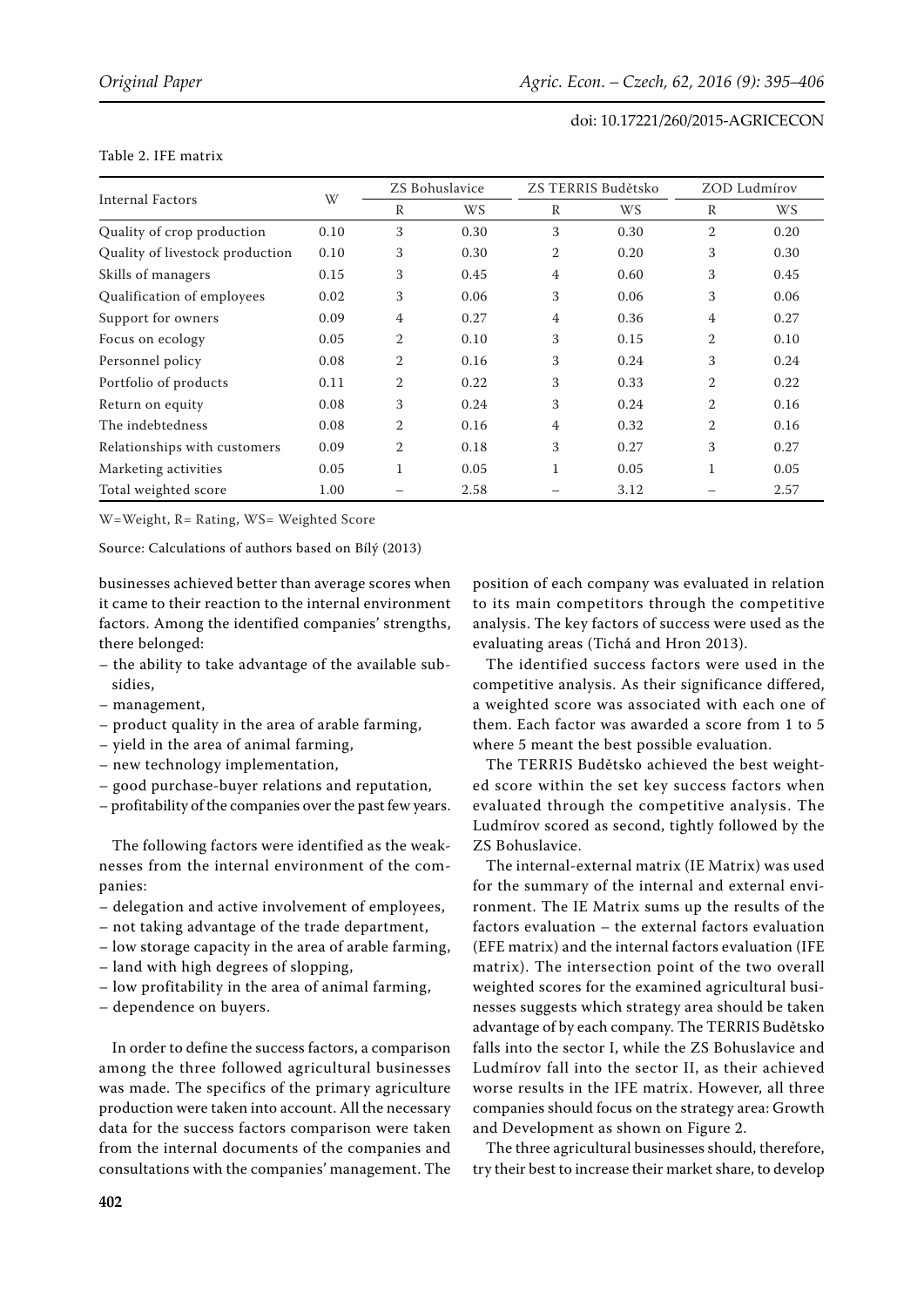| Table 3. The competitive analysis |  |  |  |  |  |  |
|-----------------------------------|--|--|--|--|--|--|
|-----------------------------------|--|--|--|--|--|--|

| <b>Critical Success Factors</b>        | Weight | ZS Bohuslavice | ZS TERRIS Budětsko | ZOD Ludmírov |
|----------------------------------------|--------|----------------|--------------------|--------------|
| Long business history in the market    | 0.02   | 4              | 4                  | 5            |
| Reputation of the company              | 0.05   | 3              | 5                  | 4            |
| Ownership structure                    | 0.10   | 4              | 5                  | 2            |
| Quality of land                        | 0.05   | 5              | 4                  | 5            |
| Relationships with business partners   | 0.02   | 3              | 5                  | 4            |
| Ownership of land                      | 0.10   | $\overline{2}$ | 5                  | 5            |
| Direct payments to the area            | 0.10   | 5              | 4                  | 5            |
| Success in the operational programs    | 0.08   | 3              | 5                  | 3            |
| Crop production                        | 0.10   | 4              | 5                  | 3            |
| Quality of crop production             | 0.05   | 5              | 5                  | 4            |
| Livestock production                   | 0.08   | 5              | 3                  | b.           |
| Land for livestock                     | 0.05   | $\overline{4}$ | 3                  | 5            |
| The efficiency of livestock production | 0.05   | 3              | 5                  | 4            |
| Possibility of credit financing        | 0.10   | 3              | 5                  | 3            |
| Profitability of capital               | 0.05   | $\overline{4}$ | 5                  | 3            |
| Weighted score competitive forces      | 1.00   | 3.78           | 4.57               | 3.87         |

Source: Calculations of authors based on Bílý (2013)

new products for the current and future markets, to increase the quality of the current products and to seek new markets for them. Another option is to focus on the integration with another business subject. The possibilities are as follows: backward integration, forward and horizontal integration. Having taken into account the business conditions of the three followed



Figure 2. Internal-External Matrix (IE Matrix) Source: Calculations of authors based on Bílý (2013)

agricultural companies, the forward and horizontal integration is recommended to be implemented.

Also, based on the conducted analyses and the identification of opportunities, threats, weaknesses and strengths, the SWOT matrix can be taken advantage of, too, when defining a suitable list of strategies for the SMEs in the industry. A specific example can be a suggestion *to establish a small-sized dairy* (ST strategy).

The threat of the low purchase price of milk can be dealt with by advancing in the distribution channel. Specifically, the low indebtedness of the company can be exploited in terms of getting a loan from a bank to have a small-sized dairy built. The dairy should focus on the local area and take advantage of a good company name and reputation in the area. It is possible to co-finance the project with the help of the Rural Development Program 2014–2020. The RDP focuses on the development and restructuring of the physical capital, the support for innovation and, specifically, adding value to agricultural and food products. The same RDP program can be exploited to expand and start cheese production, too.

When recommending general strategies to the followed businesses, Ansoff and his strategies can be suggested to be taken advantage of as well, e.g. the product development strategy. New products for the current market could be as follows: agricultural commodities from organic farming. The agricultural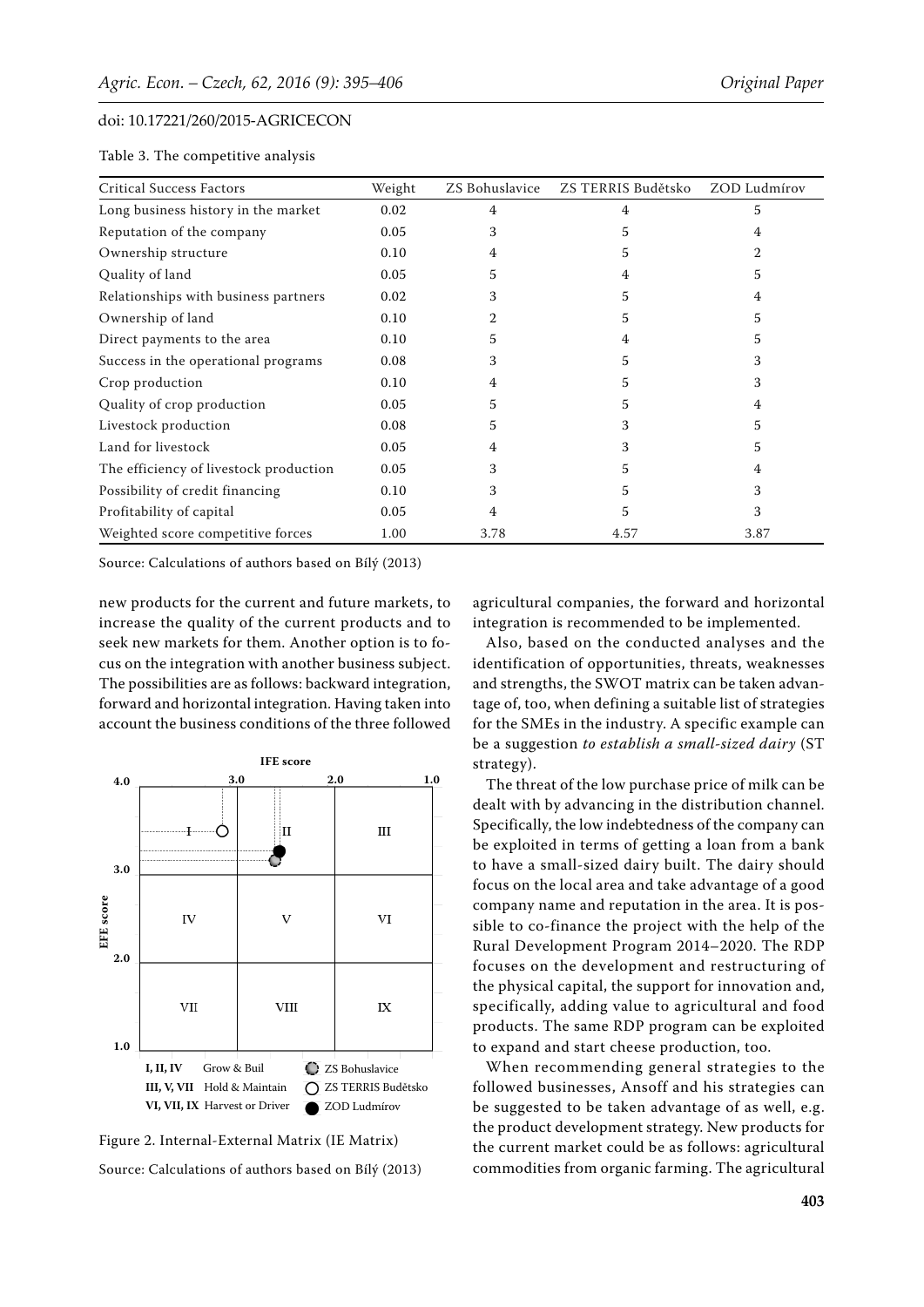company would devote a portion of its land for organically grown crops where the land would be fertilized by manure only without adding any chemicals or artificial fertilizers. It would be advisable to place this portion of business into the already protected zones for drinking and surface water, where there is a ban to use certain chemicals. These that can be used are purchased at a high price. Before devoting any portion of the land to the organic farming project, however, the business partners should be inquired to determine whether there would be any demand for such products and if so, what quantity? It is also advisable to replace the plant cultivars with less suitable parameters with newer ones that can increase the yield and have better results in various parameters that are valued at the purchase. Therefore, it is recommended not to be afraid of change, to go forward with innovations and not to rely on the verified but out-dated cultivars only. Also, the companies should not focus solely on one particular cultivar for each commodity. Even if it shows the best results in one season, it may not achieve the same results in another year (due to different weather conditions).

Companies in the agricultural industry may put to use a business diversification strategy while taking advantage of the European Funds resources provided through the State Agricultural Intervention Fund in the Czech Republic. Another potential area for diversification is the support for the renewable resources of energy. The greatest advantage of this sort of diversification is the fact that a significant portion of production input can be produced by the company itself within its own production process. There is an ongoing trend in the Czech Republic to have a biogas station as a source of renewable energy. Currently, there is still room for more biogas stations to be built as the capacity for the 2020 plan has not been reached yet (energy production in biogas stations and their share as a source in the renewable energy total). The three followed companies do not own a biogas station as it would be difficult for them to grow enough corn/ maze crops to keep the station running. The reason behind this is a high level of slopping of a big portion of their land which prevents them from growing crops requiring wide row widths, namely corn. Also, these companies refuse to use all their manure as an input for the biogas station as they prefer to use it as an important organic fertilizer instead. Therefore, the companies should consider a shared ownership and operation of the BPS through a joint venture with the same shares and rights for each company. The

companies could also start paying attention to the fast growing woody plants for the biomass, as this biomass is already used in the thermal power stations and the ecological boiler houses.

The State Agricultural Intervention Fund and its programs to support rural development should be taken advantage of to co-finance the foundation of a dairy (possibly extending the production by adding cheese products, too). Taking this step would mean getting closer to the company's customers. As the dairy would be only a small-sized one, the products would sell in the local market only and its buyers would know exactly where their milk comes from. Local groceries and mobile grocery stores owned by the company could sell the dairy products to start with.

# **CONCLUSIONS**

The paper demonstrates that in order to identify suitable strategies and conduct the needed analyses, a wide range of approaches can be exploited for the SMEs doing business in the agricultural industry. The Porter's Five Force Model serves well and it is fully applicable in the agricultural sector. One of the most significant forces in the agricultural business is the purchasing power of buyers as the agricultural companies have no other option than to accept the buyer's conditions of purchase during the harvest season (unless they dispose of a sufficient storage capacity that enables the companies to sell their commodities at a more propitious time). The companies' share in the Czech market is usually too small to be able to negotiate the conditions of the purchase contract. However, there is an opportunity to establish agricultural sales cooperatives and to negotiate better contract conditions thanks to the increased market share in the local market. Another important force in the agricultural business is the purchasing power of suppliers. Many buyers strictly focus on specific plant cultivars they buy, and often they also sell them – they become suppliers of the particular seed stocks only.

Among the main recommendations in the area of strategy identification for SMEs operating in the agricultural industry, there belong:

- taking advantage of all available and suitable subsidies supporting the agricultural business
- using the accredited agricultural advisors
- making sure all the legal requirements of the related governmental bodies are met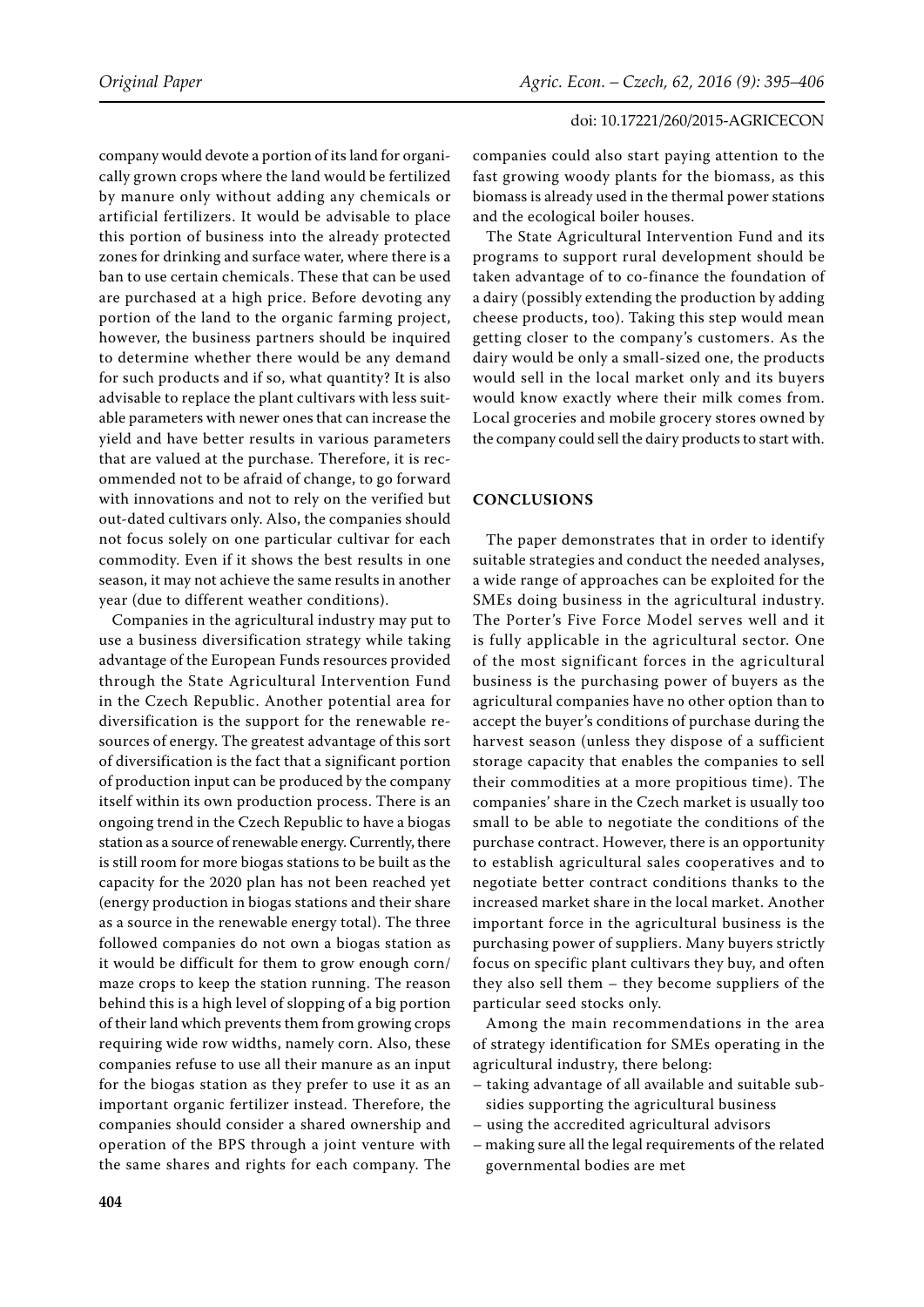- increasing revenues of the arable farming through:
	- taking advantage of the available good quality seed stocks, chemicals and fertilizers
	- building extra storage facilities to be able to conduct the commodity sales after the harvest season
	- establishing agricultural sales cooperatives to limit the purchasing power of buyers
- including younger workforce in the business
- strengthening the ownership structure in the companies
- business diversification through the electrical energy production
- increasing quality of the animal farming products.

### **REFERENCES**

- Annual reports of the ZS Bohuslavice, a.s., Zemědělská společnost TERRIS Budětsko, a.s. and Zemědělské obchodní družstvo Ludmírov (2008–2012).
- Arcas N., Garcia D., Guzman I. (2011): Effect of size on performance of Spanish agricultural cooperatives. Cahiers Agricultures, 20: 382–386.
- Bagchi-Sen S., Scully J. (2007): Strategies and external relationships of small and medium-sized enterprises in the US agricultural biotechnology sector. Environment and Planning C: Government and Policy, 25: 844–860.
- Baldari M., Di Gregorio D., Sara M. (2013): The economic evaluation of investments in vineyards at high plant density: analysis of a case study in a DOC area of Calabria Region. Evoluzione dei valori fondiari e politiche agricole: 27–37.
- Bílý V. (2013): Návrh strategie pro malé a střední podniky v odvětví zemědělství. (Strategy for small and mediumsized enterprises in the agriculture sector). [Diploma thesis.] PEF Mendelu, Brno.
- Campos-Climent V., Apetrei A., Chaves-Avila R. (2012): Delphi method applied to horticultural cooperatives. Management Decision, 50: 1266–1284.
- Chong Lei M., Jing Z. (2015): Identifying management strategies to improve sustainability and household income for herders on the desert steppe in Inner Mongolia, China. Agricultural Systems, 132: 62–72.
- Crescimanno M., Farruggia D., Galati A., Schimmenti, E., Siggia, D. (2013): Can Coopetition be a winning strategy for for small fruits companies in Sicily? In: 6th Annual EuroMed Conference of the EuroMed-Academy-of-Business. Cascais, Sept. 23–24: 674–685.
- CSO (2015). Czech Statistics Office, Praha. Available at: http://www.czso.cz (accessed July 2015).
- David F.R. (1991): Strategic Management. Macmillan Publishing company, New York.
- Drucker P.F. (2009): Drucker na každý den 366 zamyšlení a podnětů, jak dělat správně věci. (The Daily Drucker: 366 Days of Insight and Motivation for Getting the Right Things Done.) Management Press, Praha.
- Duda J., Tlačbabová M. (2012): Barriers to organic milk production. Acta Universitatis Agriculturae et Silviculturae Mendelianae Brunensis, 60: 55–60.
- European Commission (2012): Small and medium-sized enterprises (SMEs) [online]. Available at http://ec.europa. eu/enterprise/policies/sme/facts-figures-analysis/smedefinition (accessed March 2015).
- Gurská S. (2011): Strategy Proposal for the Wine-growers Association of Czech Republic. [CD-ROM]. In: Firma a konkurenční prostředí 2011: 260–270.
- Hammel G., Prahalad C.K. (1990): The Core Competence of the Corporation. Harvard Business Review. Available at https://hbr.org/1990/05/the-core-competence-of-thecorporation (accessed February 2015).
- Institute of Agricultural Economics and Information (IAEI) (2013): Jak začít podnikat v zemědělství (How to start a business in agriculture.) Available at http://eagri.cz/ public/web/file/261965/Jak\_zacit\_podnikat\_v\_zemedelstvi.pdf (accessed February 2015).
- Kim Ch. (2011): Strategies for Risk Management of Agricultural Business in Agricultural Companies. Journal of Agricultural Extension & Community Development, 18: 633–666.
- Kim J.Y., Choe Y. (2013): The Strategic Implication from Analysis on Agricultural Companies within the Framework of Resource-Based View. Korean Journal of Food Marketing Economics, 30: 1–27.
- Kim W.CH., Mauborgne R. (2009): Strategie modrého oceánu. (Blue Ocean Strategy.) Management Press, Praha.
- Koontz H., Weihrich H. (1993): Management. Victoria Publishing, Praha.
- Kučerová R. (2005): Analýza vývoje základních charakteristik odvětví mlékárenského průmyslu v ČR. (Analysis of the development of the basic characteristics of the sector of the dairy industry in the Czech Republic.) Acta Universitatis Agriculturae et Silviculturae Mendelianae Brunensis, 53: 93–100.
- Němec J. (2001): Bonitace a oceňování zemědělské půdy České republiky. (Valuation and pricing of agricultural land Czech Republic.) VÚZE, Praha.
- Porter M.E. (1998): Competitive strategy: techniques for analyzing industries and competitors. 1<sup>st</sup> ed. Free Press, New York.
- Porter M.E. (2004): Competitive advantage: creating and sustaining superior perform. 1<sup>st</sup> ed. Free Press, New York.